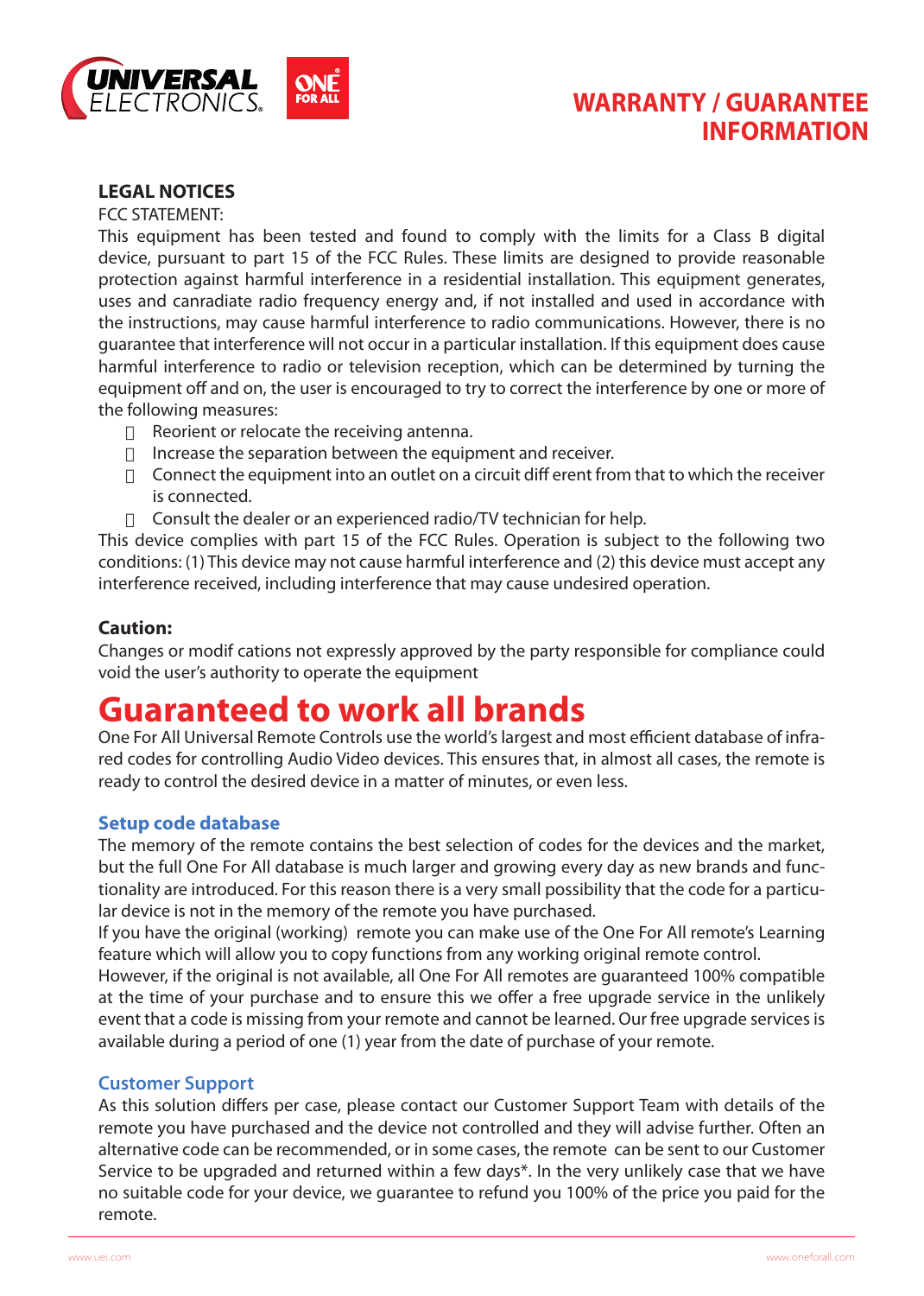

# **WARRANTY / GUARANTEE INFORMATION**

*Please note the guarantee only applies for AV devices that the remote is designed to control, for example a TV-only remote does not cover Set Top Boxes or Audio equipment. In the case of specific replacement remotes such as the OFA Samsung remote, the guarantee only covers infrared controlled TVs of the specific brand mentioned on the packaging. The guarantee covers only infrared controlled devices and does not apply for radio frequency controlled devices.*

\* *The initial postage must be paid by the sender, return postage will be paid by One For All.*

### **LIMITED WARRANTY Warranty**:

Universal Electronics Inc. warrants this product to be free from defects in material and workmanship for a period of one year from the date of purchase. This warranty does not apply to damage caused by shipping or handling, or damage caused by accident, abuse, misuse, misapplication, ordinary wear, improper maintenance, failure to follow instructions or as a result of any unauthorized modifications or repairs. The foregoing warranty shall apply only to the original buyer, and is and shall be in lieu of any and all other warranties, whether expressed or implied and of all other obligations or liabilities on the part of Universal Electronics Inc. neither assumes responsibility for, nor authorizes any other person purporting to act on its behalf to modify or to change this warranty, nor to assume for it any other warranty or liability concerning this product. The maximum liability for Universal Electronics Inc. under all circumstances for any warranty issue shall be limited to a replacement of the defective product. It is recommended that the customer check their equipment on a regular basis for proper operation.

## **Remedies**:

Your exclusive remedy under this Limited Warranty is that Universal Electronics Inc., at its option, will repair or replace, without charge for parts and/or labor, the product found to be defective. Service Procedure: To obtain warranty service, please contact support. If necessary, Universal Electronics Inc. will provide shipping instructions for the product. If there is an actual defect, Universal Electronics Inc. will repair your device or send a replacement to you. You pay the cost to send us the product and for return shipping (except in California and Mexico).

### **Disclaimer**:

THE FOREGOING LIMITED WARRANTY IS THE SOLE AND EXCLUSIVE WARRANTY BY UNIVER-SAL ELECTRONICS INC. WITH RESPECT TO THE PRODUCTS. THERE ARE NO OTHER REPRESEN-TATIONS OR WARRANTIES, EXPRESS OR IMPLIED, EXCEPT AS REQUIRED BY APPLICABLE LAW. ANY IMPLIED WARRANTIES REQUIRED BY LAW ARE LIMITED IN DURATION TO WARRANTY PERIOD PROVIDED HEREIN. SOME STATES DO NOT ALLOW LIMITATIONS ON HOW LONG AN IMPLIED WARRANTY LASTS, SO THE ABOVE LIMITATIONS MAY NOT APPLY TO YOU. IN NO EVENT SHALL UNIVERSAL ELECTRONICS INC. OR ANY OF ITS AFFILIATES BE LIABLE FOR ANY INCIDENTAL, SPECIAL, INDIRECT, CONSEQUENTIAL, OR MULTIPLE DAMAGES, INCLUDING BUT NOT LIMITED TO, LOST PROFITS, LOST OR DAMAGE TO SOFTWARE OR DATA, OR DAMAGE TO EQUIPMENT ARISING OUT OF THE USE OF ANY PRODUCT, EVEN IF ADVISED OF THE POSSIBILITY OF SUCH DAMAGES. THIS STANDARD WARRANTY GIVES YOU SPECIFIC LEGAL RIGHTS, AND YOU MAY ALSO HAVE OTHER RIGHTS, WHICH MAY VARY FROM STATE TO STATE. SOME STATES DO NOT ALLOW THE EXCLUSION OR LIMITATION OF INCIDENTAL OR CONSEQUENTIAL DAMAGE, SO THE ABOVE LIMITATIONS MAY NOT APPLY TO YOU.